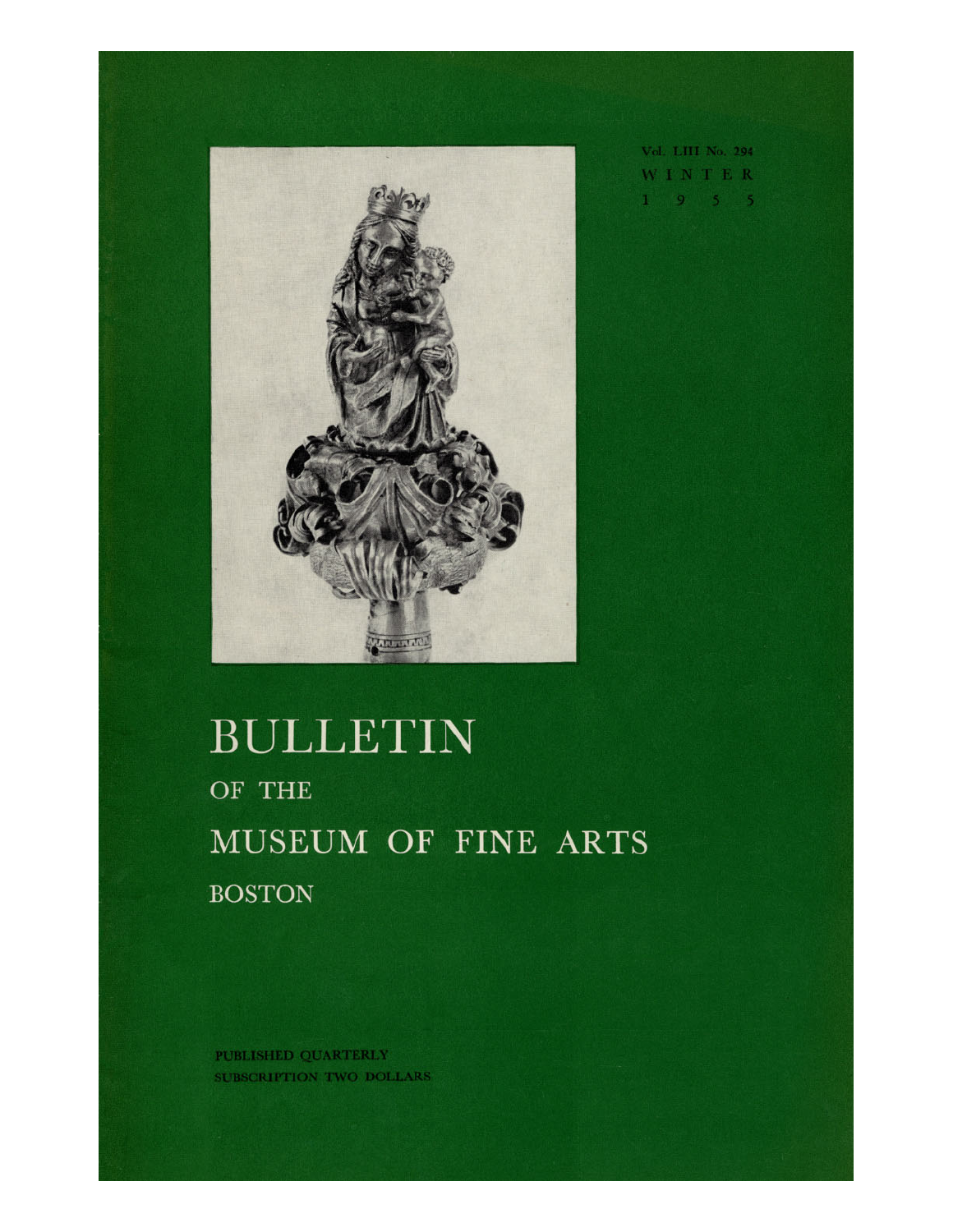

Fig. **1.** Detail of Dynasty XXV Relief